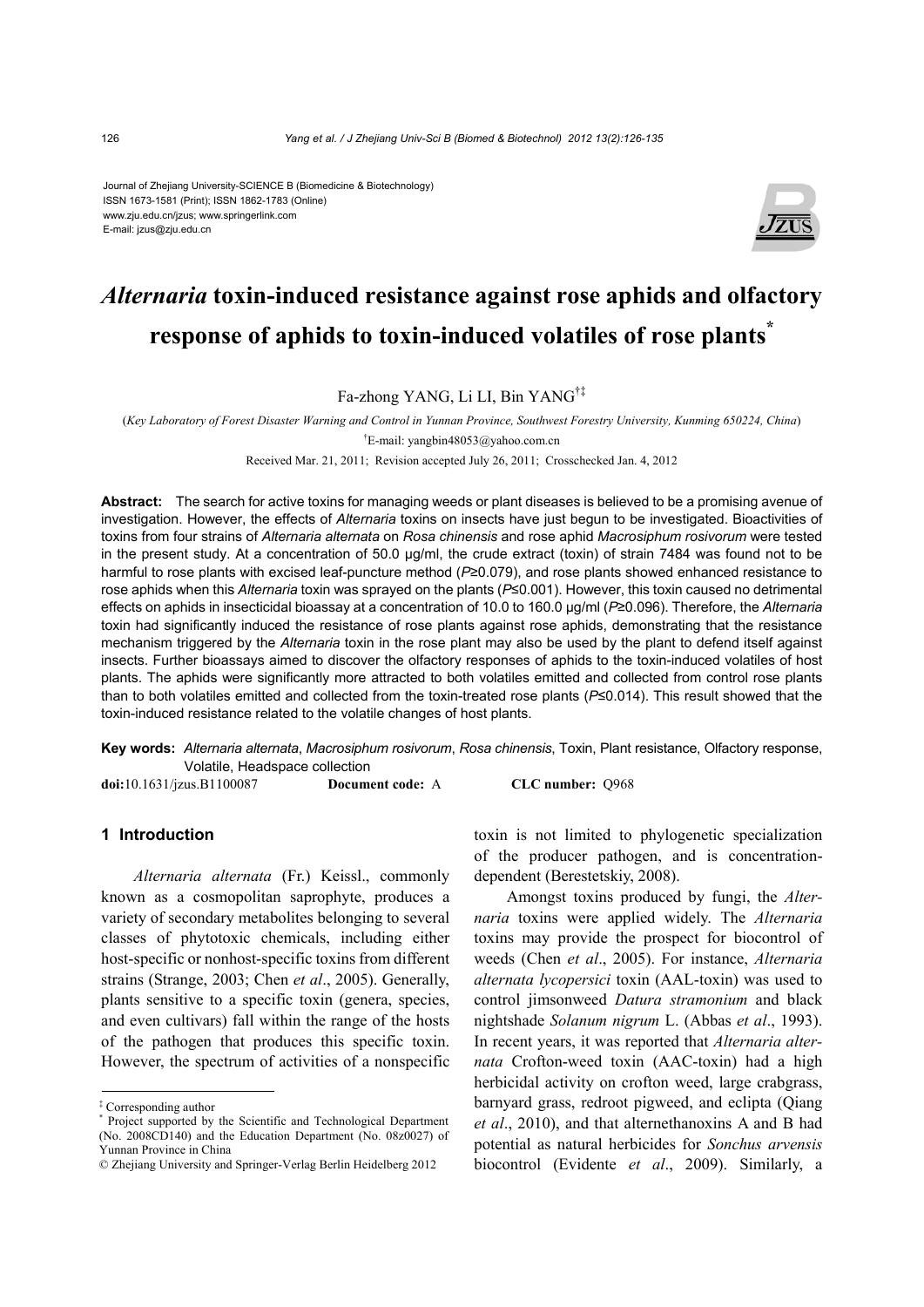synthetic analogue of AAL-toxin has significant phytotoxicity to duckweed (*Lemna pausicostata*), indicating some potentials for development of safe and effective natural herbicides (Abbas *et al*., 1995). The practical application of maculosin and its synthetic analogues as natural herbicides against spotted knapweed was described in previous works (Strobel *et al*., 1991; Park *et al*., 1993; Bobylev *et al*., 1996). The *Alternaria* toxins may also have potential as a fungus control agent (Chelkowski and Visconti, 1992). An interesting example was reported by Egusa *et al*. (2008), wherein pre-inoculation with a nonpathogenic strain of *A. alternata* or pretreatment with an elicitor prepared from this strain reduced disease symptoms by the pathogen. In addition, the *Alternaria* toxins were used for screening plant genotypes resistant to disease (Švábová and Lebeda, 2005; Berestetskiy, 2008).

Until now, it is well-known that pathogens or their toxins may induce numerous resistance-related plant responses (Heath and Skalamera, 1997), including (1) changes of primary and secondary metabolites (Hatcher *et al*., 1995) such as host-plant volatiles, or (2) synthesis of defensive components (Hammerschmidt, 1999), or (3) hypersensitive response (HR) (Kombrink and Schmelzer, 2001), or (4) occurrences of systemic acquired resistance (SAR) and induced systemic resistance (ISR) (Cipollini *et al*., 2004). Many signalling pathways were involved during these plant defense responses, such as salicylic acid (SA), jasmonic acid (JA), and ethylene (ET), reactive oxygen species (ROS). More importantly, numerous cross-talks between multiple signalling pathways were found (Zhao and Sakai, 2003), for example, between SA pathway (mainly relating to the resistance to fungi) and JA pathway (mainly relating to the resistance to insects). Further, direct crosseffects between plant defenses to pathogens and herbivores may also occur because of the physiological changes of plants. For example, when the *Phaseolus lunatus* plants were simultaneously exposed to a fungal pathogen (*Colletotrichum lindemuthianum*) and a herbivore (*Epilachna varivestis*), extensive cyanogenesis (anti-herbivore defense) inhibited the activity of polyphenol oxidases (PPO, mainly relating to resistance to pathogens) in lima plants, and vice versa (Ballhorn *et al*., 2010; Ballhorn, 2011). Thus, the ecological cross-effects between herbivores and toxins (or fungi) may be plant-mediated. While SAR and ISR can enhance plant resistance to the original attacker, cross-effects on resistance to other organisms may be an important ecological consequence (Heil and Bostock, 2002), and cross-effects may result from broad biological activity of defenses induced during SAR or ISR that directly alter general pest resistance (Cipollini *et al*., 2004). For example, negative effects of *Alternaria brassicae*-infection on leaf beetle *Phaedon cochleariae* were demonstrated in an agricultural system (Rostás and Hilker, 2002). Thus, we believe that plants may obtain resistance to insects, resulting from the plant's resistance induced by toxins, especially under controlled conditions.

With an increasing plantation area of the cut rose *Rosa chinensis* Jacq. cv. Movie Star, the infestation of the rose aphid *Macrosiphum rosivorum* Zhang has often been found all the year round in greenhouses, and is responsible for serious economic losses to both the potted and cut rose production industries. However, as mentioned above, it remains unclear whether insect pests were detrimentally or beneficially affected by *Alternaria* toxins. Although a few studies on the effects of fungi of the genus *Alternaria* on insects were reported, to the best of our knowledge, the mechanisms of resistance to insects induced by *Alternaria* toxins were not clear. So in the present study, we examined toxicities of toxins produced by four strains of *A. alternata* to rose leaves and aphids. The resistance against aphids induced by the *Alternaria* toxins and the olfactory responses of aphids to volatiles of rose plants were also studied.

#### **2 Materials and methods**

#### **2.1 Plants and insects**

Plants were sampled from the susceptible rose cultivar Movie Star (about two years old) in the greenhouses for China rose cut flower production in three counties (Kunming, Kunyang, and Yiliang) in Yunnan province, southwest of China, and grown in a fungus-free greenhouse compartment of our laboratory at about 24 °C and 80% relative humidity (RH) with a 16 h:8 h light:dark photoperiod regime provided by fluorescent lamps. Rose plants were used for the bioassays when they had developed 6–10 expanded leaves after a cultivation period of four weeks.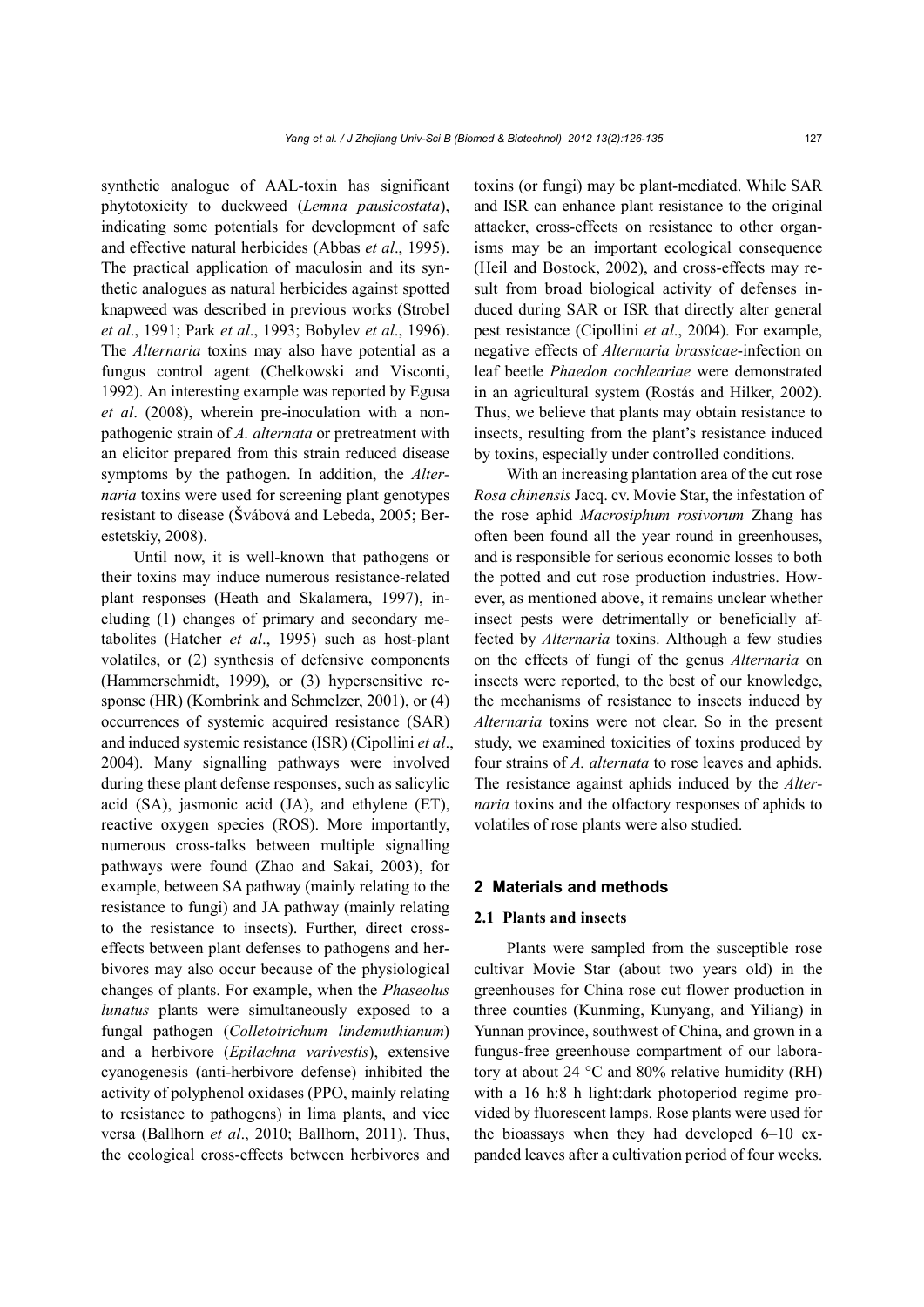Rose aphids were collected from naturally occurring rose aphid colonies in the different greenhouses for rose production in three counties where the rose plants were collected. Aphids from different colonies separately and continuously reared on seedlings of the rose cultivar Movie Star were grown inside other greenhouse compartments as described above. Then, aphids randomly chosen from different compartments were used in the following bioassays.

## **2.2 Toxin purification**

Samples (stems and leaves) were collected from both wild and cultivated rose plants (*Rosa rugosa* Thunb.). For isolation of *Alternaria* fungi, the procedure followed by Kaul *et al.* (2008) was adopted with slight modifications. In the present study, from a total of ten fungus strains of *A. alternata*, four strains (7484, 0845, 0393, and 0203) were used for the production of toxins.

Each of the *Alternaria* toxins was obtained from the culture of *A. alternata* strains by first transferring conidia to potato dextrose agar (PDA) medium and thereafter transferring mycelial culture to 200 ml potato dextrose broth in five 500-ml conical flasks at 25 °C for 10 d. A total of 6 L of culture filtrate was extracted with ethyl acetate and then the extract was passed through a column of macroporous resin D101, the column being eluted with alcohol. The alcoholdiluted extraction was concentrated by a rotary evaporator at 50 °C (pressure 0.075 MPa) until partially purified crude solid extracts were obtained.

#### **2.3 Leaf-puncture assay**

The toxicities of toxins of four strains of *A. alternata* were assayed by leaf-puncture bioassay on rose leaves of *R. chinensis* (Abbas *et al*., 1993). The fully expanded leaves from greenhouse-grown plants were washed for 10 min in running tap water, sterilized in 1% (mass fraction) sodium hypochlorite for about 1 min, then aseptically rinsed thoroughly with sterile distilled water. Finally the leaves were placed on moistened filter paper and punctured by a sterile needle on the lower surface.

Toxins were dissolved with sterile deionized water (from 20.0 to 140.0 μg/ml with a step of 30.0 μg/ml). Droplets (10 μl) of the test solution were applied on the wounded leaves and then incubated in transparent plastic boxes at 24 °C under 16-h photoperiod, with the lower surface upwards. After 48 h of incubation, the diameters (mm) of the necrotic lesions were measured with a microscope caliper (Olympus, Tokyo, Japan). At the same time, rose leaves with droplets of sterile water served as a control. Ten replicates were undertaken for each concentration as well as for the control.

#### **2.4 Resistance bioassay**

To test the *Alternaria* toxin-induced resistance against aphids, 5-ml solution of toxins at a concentration of 50.0 μg/ml was evenly sprayed on rose plants (leaves and stems) with a sprayer similar to a perfume container. After one day, each potted rose was infested with 10 adult wingless aphids by means of a wetted fine brush and a stereomicroscope, and the whole plant was covered with a cage of fine-mesh gauze to avoid aphids moving to neighbouring plants. At the same time, rose plants infected by 10 aphids and sprayed with water served as a control. Six replicates were undertaken for treated and control rose plants. All rose plants were kept in the glasshouse under the conditions described in Section 2.1. The number of aphids in each of cages was respectively recorded each day until the 10th day after infestation.

To test the effect of change of concentrations on the reproduction of aphids, another bioassay was conducted as described above except for the toxin concentration. Five toxin solutions (from 20.0 to 140.0 μg/ml with a step of 30.0 μg/ml) were used for each toxin and water served as the control. Six replicates were conducted for each concentration. The numbers of aphids were recorded 10 d after infestation to calculate the inhibitory index of rose aphid reproduction. The inhibitory index (II) was calculated using the formula as follows: II (%)= $(n_c-n_t)/n_c \times 100\%$ , where  $n_c$  is the control number, the mean number of aphids on control plants, and  $n_t$  is the treated number, the mean number of aphids on toxin-treated plants.

#### **2.5 Toxicity to aphids**

To determine whether aphids were directly affected by the *Alternaria* toxin of strain 7484, its toxicity to aphids was tested under laboratory conditions using the slide-dipping method (commonly used for the determination of insecticidal activity) as described by Stribley *et al.* (1983). With a stereomicroscope and a wetted fine brush, 20 adults were affixed to double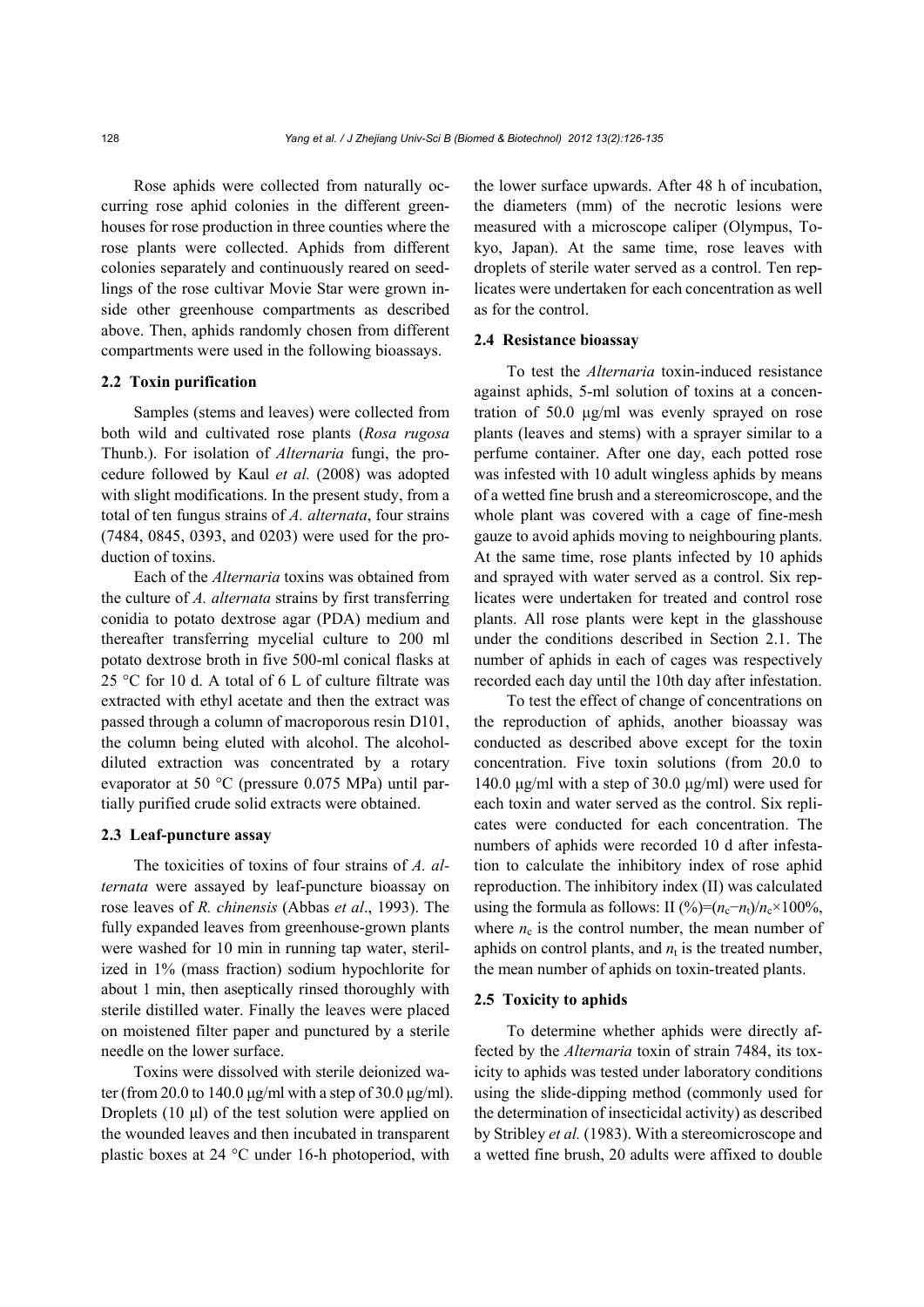face scotch tape stuck tightly to side on the dorsal part and the slides were then dipped into the toxin solution for 10 s and the excess was blotted off with filter paper. Aphids were maintained at 22 °C and 70% RH.

The toxicity was tested at five different concentrations of 10.0 to 160.0 μg/ml and six replicates were undertaken for each concentration. The same method was used for the control treatment using water. Mean mortality percentage was recorded 24 h after treatment (all insects that responded to touching with the fine brush were considered to be alive) (Kazem and El-Shereif, 2010).

#### **2.6 Collection of headspace volatiles**

Volatiles of rose plants were collected from growing, potted rose plants (including control plants and rose plants treated with a solution of toxin of strain 7484 in the same way as described in Section 2.4). Growing conditions were the same as those used in Section 2.1. Sampling methods were as follows (Fraser *et al.*, 2003):

Three potted plants were placed in a  $100 \text{ cm} \times$  $60 \text{ cm} \times 60 \text{ cm}$  glass tank with a removable glass top fitted with openings for air exchange. Charcoalfiltered air was pumped into the tank at 3 L/min, and air with volatiles in the headspace was withdrawn by vacuum at 1 L/min. Excess air escaped through a vent in the glass top. The vacuum line was connected to a glass collection cartridge containing 200 mg of Super Q polymer adsorbent (80/100 mesh, Alltech, Deerfield, IL, USA). Volatiles were collected for 24 h (16 h:8 h light:dark photoperiod regime) and extracted from the trap using 10 ml of dichloromethane per cartridge. Extracted samples were stored in glass vials at −80 °C until use. Four to six collections were made to obtain enough volatiles to compare olfactory responses of aphids to different host plants (treated and control plants).

#### **2.7 Olfactory bioassays**

The experiments were carried out using a Y-shaped glass tube olfactometer covered by a black cloth to test whether aphid adults were differentially attracted to the control rose leaves or the leaves from the rose plants treated with a toxin of strain 7484, and to the two volatiles collected from these two rose materials. The glass tube contained a stem that was 2 cm in diameter and 20 cm long with two arms that were 2 cm in diameter and 20 cm long (Rayamajhi *et al*., 2006).

In a first series of choice experiments two rose leaves were used. The two leaves were separately placed into 1-L glass bottles. Each arm of the Y-tube led to a 1-L glass bottle. In all cases, comparisons were made between treated rose leaves and control rose leaves, or clean air. Airflow was charcoalfiltered to remove organic contaminants and then passed through a band of needle valves attached to flow meters that regulated the volume of airflow to 300 ml/min. The airflow passed through the source odour bottles and then into either side of the Y-tube, converging at the base of the tube. The Y-tube was horizontally positioned. Aphid adults were individually released at the base of the Y-tube, and walked toward the source odours. Ten Y-tubes were used at the same time. In each test, 10 insects were placed separately into 10 Y-tubes. Ten replicates were undertaken (totally 100 insects were used to test their olfactory responses to each odour source). After 1 h, a positive response was recorded if an aphid went forward ca. 2 cm beyond either of the arm entrances. After an experiment was performed, the Y-tube and source odours were rotated 180° and a second bioassay was conducted. After two assays, the Y-tube was cleaned with 90% ethanol and placed into drying oven  $(100 \degree C)$  to dry for 15 min before the next assay.

In the following experiments, similar olfactory bioassays were conducted with the exception of odour sources: the two volatiles were collected from treated rose plants and control plants instead of leaves themselves (compared between treated and control volatiles or clean air). The two volatiles (0.1% diluted by deionized water) were separately placed into the 50-ml glass vials and then led into the Y-tube.

#### **2.8 Statistical analysis**

Statistical analysis was performed using SPSS version 13.0 (SPSS Inc., Chicago, IL, USA). The toxicity of toxin on the rose leaves was analyzed using general linear models, in particular, analysis of variance (ANOVA). The toxicity to aphids was analyzed by Student's *t*-test of independent samples. Olfactory responses of aphids to odour sources were compared using Pearson's  $\chi^2$  test according to Fisher's exact test (two-sided). Statistical differences were determined by Student-Newman-Keuls post-hoc tests.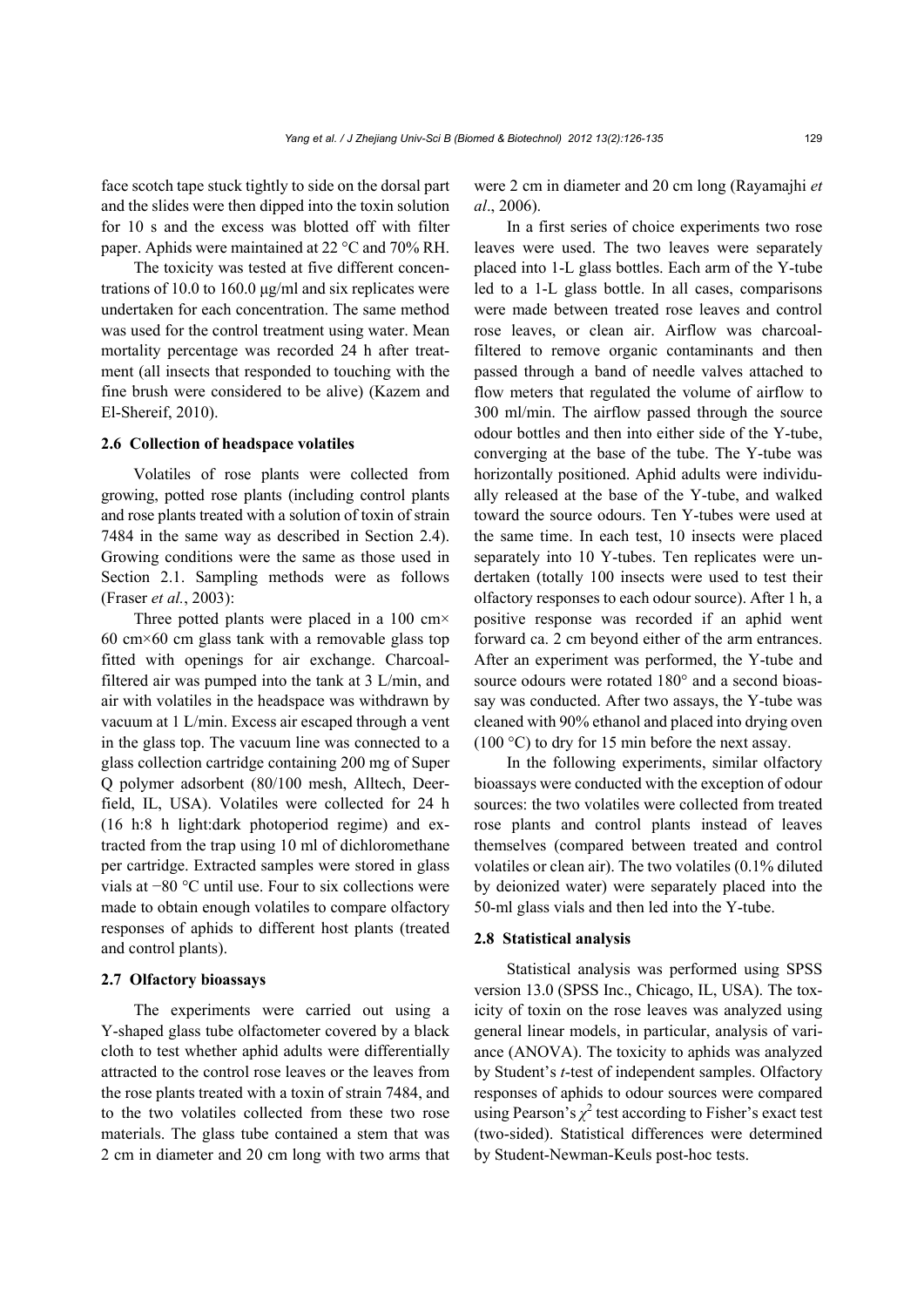## **3 Results**

# **3.1 Toxicity to rose plants and resistance against aphids of** *Alternaria* **toxins**

*Alternaria* toxins of four strains were tested by leaf-puncture assay at 20.0 to 140.0 μg/ml on the excised leaves of roses. All toxins caused phytotoxicity at all concentrations with the exception of 20.0 and 50.0 μg/ml of the toxin of strain 7484 when compared with the control (using only water, i.e., at 0.0 μg/ml in Fig. 1). Further, the toxicity increased with the increasing concentrations of toxins. At the highest concentration of 140.0 μg/ml of toxins from 0203, 0393, 0845, and 7484 strains, lesions reached 6.4, 5.1, 2.6, and 1.1 mm in diameters, respectively. The diameters of lesions produced by the toxin from strain 7484 were significantly lower than those produced by three other toxins at the same concentrations (*P*≤0.041) except 20.0 μg/ml (*P*≥0.088), whilst the diameters of lesions on leaves treated with the toxin from strain 7484 did not significantly differ between the first three concentrations (20.0, 50.0, and 80.0  $\mu$ g/ml) and the control (*P*≥0.079) (*P*≤0.047 at 110.0 and 140.0 μg/ml compared to control).



**Fig. 1 Effect of concentrations of toxins from four strains (7484, 0845, 0393, and 0203) of** *Alternaria alternata* **on size of necrotic lesion on excised rose leaves**  The concentration of 0.0 μg/ml served as control. Ten replicates were conducted for each concentration

The effects of four toxins against aphid *M. rosivorum* were tested by spraying the toxin solutions on the potted rose plants (Fig. 2). The toxin of strain 7484 was used on the intact rose leaves (not punctured) at 50.0 μg/ml in this bioassay, and rose plants did not show any necrotic lesions or other symptoms, demonstrating that it was not harmful to rose plants under the condition tested. However, among these four toxins, 7484 possessed the strongest inhibitory effect on aphids. Ten days after inoculation, the mean number of total aphids was 18.2, having totally increased only 1.82-fold, while 3.63-, 4.41-, 7.13-, and 11.11-fold increases were recorded by calculating the mean aphid numbers in bioassays for toxins of strains 0393, 0845, 0203, and control (water), respectively.



**Fig. 2 Resistance to rose aphids induced by toxins from four strains (7484, 0845, 0393, and 0203) of** *Alternaria alternata*

The solutions of four toxins  $(50.0 \text{ µg/ml})$  were evenly sprayed on rose plants (water served as control). Six replicates were conducted for each toxin

With increasing concentrations of toxins of four strains, the inhibitory effects of toxins on aphids showed a general increase. For the toxin of strain 7484, the inhibitory index had already reached 87.7% at 50.0 μg/ml that was not harmful to rose plants (*P*≤0.001, compared to control). The toxins of three other strains also showed significant inhibitory effects on aphids at higher concentrations  $(\geq 50.0 \text{ µg/ml})$  as shown in Fig. 3. However, at these concentrations the rose plants showed a large number of necrotic lesions.

### **3.2 Toxicity to aphids**

The measurement of mean percentage mortality of aphids resulting from treatments with different concentrations of the toxin from strain 7484 using slide-dipping method is presented in Table 1. Although at higher concentrations, the mortalities were very low  $(\leq 2.19\%)$ , and did not increase with increasing concentrations when compared with the control treatment (water).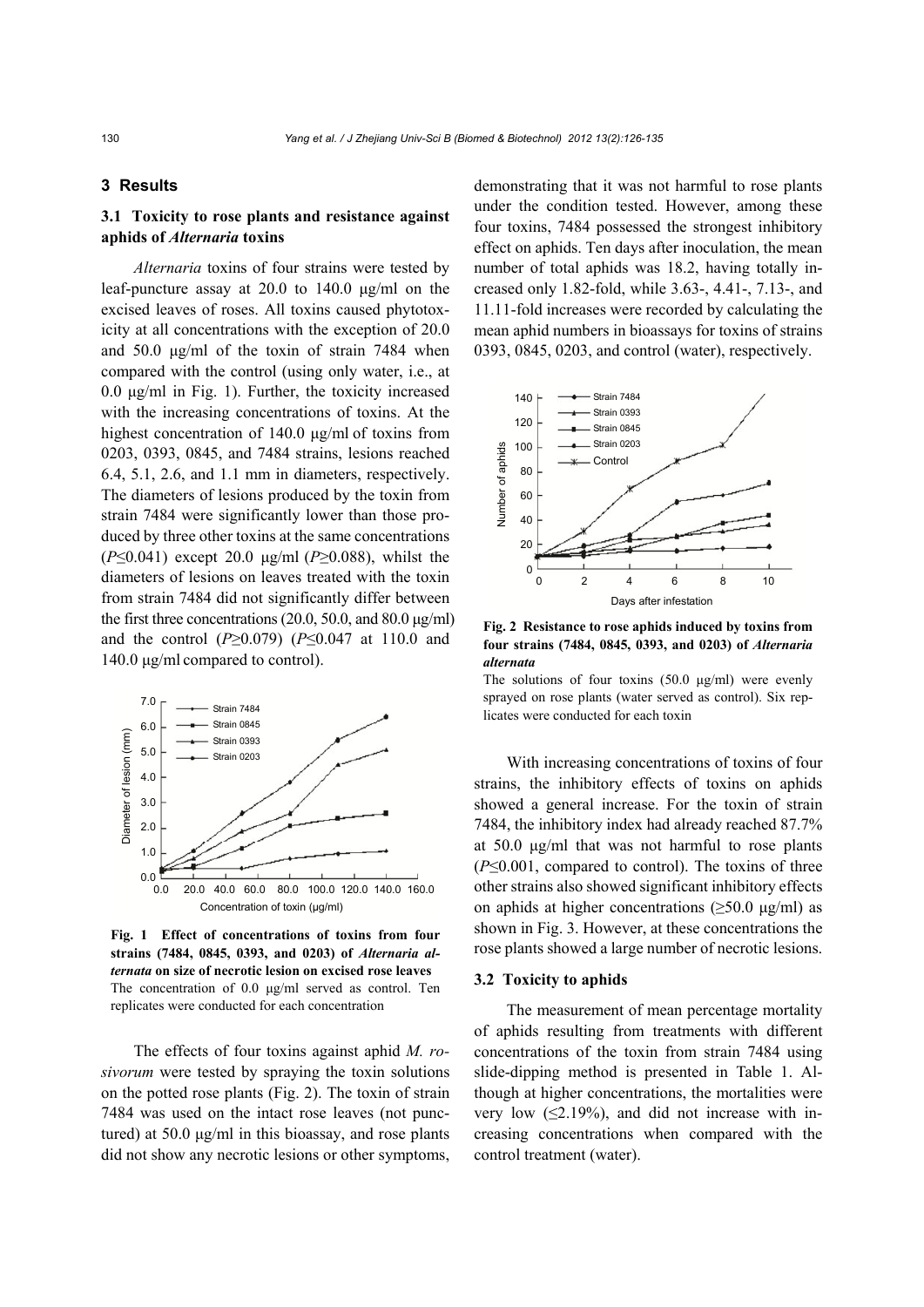## **3.3 Olfactory responses of aphids to volatiles**

The adult aphids of *M. rosivorum* were significantly more attracted to the control rose leaves (90.5% vs. 9.5%) in olfactory bioassays (Table 2),

**Table 1 Measurement of toxicity of** *Alternaria alternata* **toxin extracted from strain 7484 to** *Macrosiphum rosivorum* **aphids with slide-dipping method**

| Toxin<br>concentration<br>$(\mu g/ml)$ | Mortality of aphids $(\frac{9}{0})^a$ | $P^{\rm c}$     |       |
|----------------------------------------|---------------------------------------|-----------------|-------|
|                                        | Toxin                                 | $Control^b$     |       |
| 10.00                                  | $1.31 \pm 1.29$                       | $0.86 \pm 0.34$ | 0.431 |
| 20.00                                  | $0.97 \pm 0.59$                       | $0.95 \pm 0.63$ | 0.967 |
| 40.00                                  | $1.04 \pm 0.92$                       | $0.78 \pm 0.30$ | 0.598 |
| 80.00                                  | $1.94 \pm 1.25$                       | $0.81 \pm 0.65$ | 0.096 |
| 160.00                                 | $1.56 \pm 1.05$                       | $0.91 \pm 0.78$ | 0.248 |

a Six replicates were conducted for each concentration as well as for control, and data are expressed as mean±SD; <sup>b</sup> Water served as control: <sup>c</sup> Student's *t*-test of the independent samples was used to compare means of mortality of aphids

while significantly less to the toxin-treated leaves  $(18.4\% \text{ vs. } 81.6\%)$ , as compared to clean air. When directly compared in the olfactory assays, the adults significantly preferred control leaves (95.1%) over toxin-treated leaves.





Four toxin solutions (from 20.0 to 140.0 μg/ml) were separately sprayed on rose plants (0.0 μg/ml, i.e., water, served as control). Six replicates were conducted for each concentration

| Bioassay<br>group                | Odour source                       | Aphids with response  |                     |                          |             | Aphids without   |
|----------------------------------|------------------------------------|-----------------------|---------------------|--------------------------|-------------|------------------|
|                                  |                                    | Number <sup>b</sup>   | Percentage $(\%)^c$ | Pearson's $\chi^2$ value | $P^{\rm d}$ | response $(\% )$ |
| Rose leaves <sup>e</sup>         |                                    |                       |                     |                          |             |                  |
| $\mathbf{1}$                     | Untreated                          | $6.7 \pm 1.4$         | 90.5                | 7.066                    | 0.008       | 26.0             |
|                                  | Clean air                          | $0.7 \pm 0.2$         | 9.5                 |                          |             |                  |
| $\overline{c}$                   | Treated                            | $0.9 \pm 0.5$         | 18.4                |                          | 0.014       | 51.0             |
|                                  | Clean air                          | $4.0 \pm 0.7$         | 81.6                | 6.039                    |             |                  |
| 3                                | Untreated<br>95.1<br>$7.7 \pm 2.1$ |                       |                     |                          |             |                  |
|                                  | Treated                            | $0.4 \pm 0.1$         | 4.9                 | 7.529                    | 0.006       | 19.0             |
| Collected volatiles <sup>f</sup> |                                    |                       |                     |                          |             |                  |
| 1                                | Untreated                          | $7.3 \pm 1.6$         | 89.9                |                          |             |                  |
|                                  | Clean air                          | 10.1<br>$0.8 \pm 0.4$ | 11.491              | 0.001                    | 19.0        |                  |
| 2                                | Treated                            | $1.4 \pm 0.3$         | 24.6                | 7.827                    | 0.005       | 43.0             |
|                                  | Clean air                          | $4.3 \pm 1.2$         | 75.4                |                          |             |                  |
| 3                                | Untreated                          | $8.4 \pm 1.7$         | 93.8                | 15.274                   | 0.000       | 10.0             |
|                                  | Treated                            | $0.6 \pm 0.2$         | 6.2                 |                          |             |                  |
| Toxin and solvent                |                                    |                       |                     |                          |             |                  |
| 1                                | Toxin                              | $3.5 \pm 1.1$         | 52.2                |                          | 0.400       | 33.0             |
|                                  | Clean air                          | $3.2 \pm 0.8$         | 47.8                | 0.709                    |             |                  |
| 2                                | Solvent                            | $2.9 \pm 0.9$         | 45.1                | 0.406                    | 0.524       | 36.0             |
|                                  | Clean air                          | $3.5 \pm 1.3$         | 54.9                |                          |             |                  |

**Table 2 Comparison of olfactory responses of adult** *Macrosiphum rosivorum* **aphids**<sup>a</sup>

<sup>a</sup> There are ten randomly selected moths in a treatment (ten replicates); <sup>b</sup> The number of aphids is expressed as mean $\pm SD$ ; <sup>c</sup> The aphids that did not respond to the treatment within testing time (1 h) were excluded when calculating the percentages of attracted or repelled aphids; d Based on Fisher's exact test (exact sig. (two-sided)) of Pearson's  $\chi^2$  test when comparing the aphid number; <sup>e</sup> Responses of aphids to volatiles emitted from leaves of the rose plants not treated with toxin solution (only water used) and from leaves of those treated with toxin solution, or clear air; <sup>f</sup>Responses of aphids to volatiles collected from leaves of the rose plants not treated with toxin solution and from leaves of those treated with toxin solution, or clear air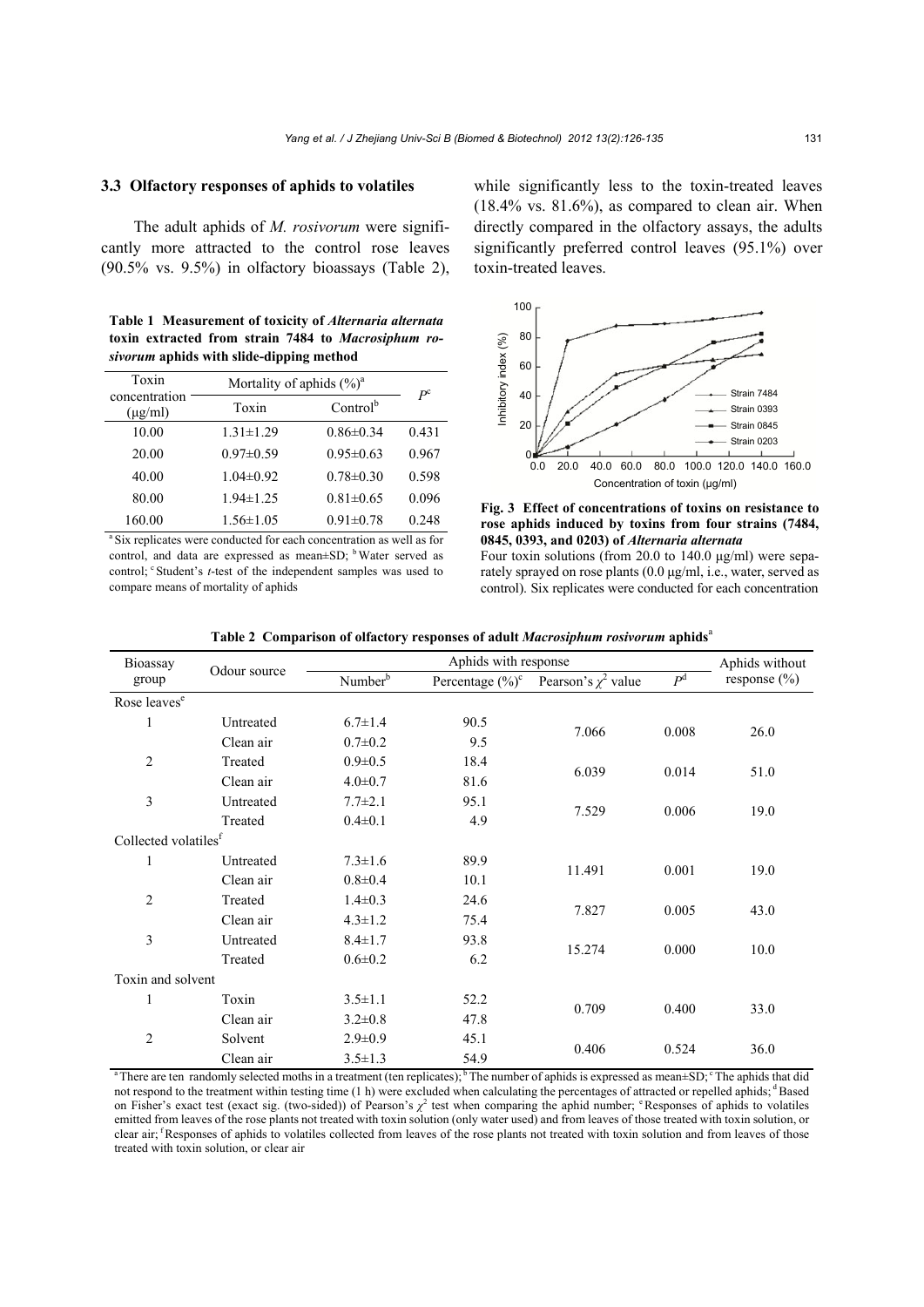Similarly, adults were significantly more attracted to the volatiles collected from the control rose plant materials using the headspace method (89.9%), but significantly less to the volatiles collected from the host plants treated with toxin of strain 7484 (24.6%), than to the empty vial. When comparing olfactory responses to these two volatiles, the adults were significantly more attracted to the control odour (93.8%).

No significant differences were observed when olfactory bioassays were compared between toxin itself and clean air, or between solvent (dichloromethane) and clean air (Table 2).

Among all bioassays, the mean number of insects that showed no response was the lowest in the bioassay directly comparing the two volatiles collected from the control roses and the roses treated by the toxin of strain 7484 (Table 2).

## **4 Discussion**

It is well-known that the *Alternaria* toxins can be harmful to the plants (Berestetskiy, 2008). Our results showed that all crude toxins extracted from the culture filtrates of four strains (7484, 0845, 0393, and 0203) of *A. alternata* had phytotoxicity on the rose leaves at a higher concentration  $(>50.0 \,\mu g/ml)$ . This is commonly due to plant responses induced by toxins (Kombrink and Schmelzer, 2001). As mentioned above, the virulence of toxins is related to host plant species and concentration of toxins applied (Berestetskiy, 2008). In addition, the toxicity of toxins of strain 7484 is the lowest among these four toxins. Especially at a lower concentration ( $\leq 50.0 \text{ µg/ml}$ ), the toxins of strain 7484 showed no bioactivity on excised rose leaves (Fig. 1).

Meanwhile, the toxin of strain 7484 possessed the strongest inhibitory effect on the reproduction of rose aphid *M. rosivorum* (Figs. 2 and 3) among these four toxins when they were sprayed on leaves of potted rose plants, wherein its inhibitory index had reached 87.7% at 50.0 μg/ml (Fig. 3). Furthermore, any infectious symptoms were not seen on leaves under the same conditions (Fig. 3). For toxins of strain 7484, the reduced toxicity to rose plants and increased resistance to aphids might be obtained after further isolation and purification.

Fugal toxins can induce plant's changes of resistance-related metabolites, including different oligosaccharides, lipids, peptides, proteins, benzoquinones, and terpenoids. However, such compounds are commonly believed to enable plants to resist phytopathogen attack (Montesano *et al.*, 2003). Some nonphytopathogenic *Alternaria* toxins have also been developed to control other phytopathogens (Chen *et al.*, 2005). In addition, some *Alternaria* toxins were used for biocontrol of certain weeds (Wan *et al*., 2001). Furthermore, our results (Figs. 2 and 3) showed that *Alternaria* toxin had detrimental effects on the reproduction of aphids.

Not only may *Alternaria* fungus affect the behaviour and performance of insects on their shared host plant (Rostás and Hilker, 2002), but also its toxin often produces the same effects on insects and its host plants (Berestetskiy, 2008). In the present study, the results showed that *Alternaria* toxin could impact the aphid's behaviour and performance (Figs. 2 and 3; Table 2). Thus, ecological cross-effects between this fungus and rose aphid on their shared host plant could also be deduced, having negative cross-talk between these two pest organisms.

Although the application of *Alternaria* toxin of strain 7484 on host plants had detrimental effects on aphids, we could show that this toxin itself was non-harmful to rose aphids, not having acute or contact toxicity, or insecticidal activity (Table 1). Therefore, the plant's changes induced by the *Alternaria* toxins may be responsible for the strongest inhibitory effect on aphids (Figs. 2 and 3). Conversely, although previous researches on plant-mediated effects of fungal infection of host plant on insects were largely conducted, it is difficult to ascertain whether such effects were induced or not. Maybe some mycelia or the toxins produced by fungi still remained in the plants used in assays. It is also difficult to determine the toxicity of toxins in the plants on insects. Therefore, *Alternaria* toxin that was nontoxic to insects was used to test these induced effects on aphids in this paper. According to the obtained results (Figs. 2 and 3; Table 1), such plant-mediated inhibitory effect was induced by toxin. The rose plant was able to indirectly defend itself against attacks by herbivores, demonstrating that the resistance mechanism triggered by the *Alternaria* toxin in rose plant may also be used by plants to defend themselves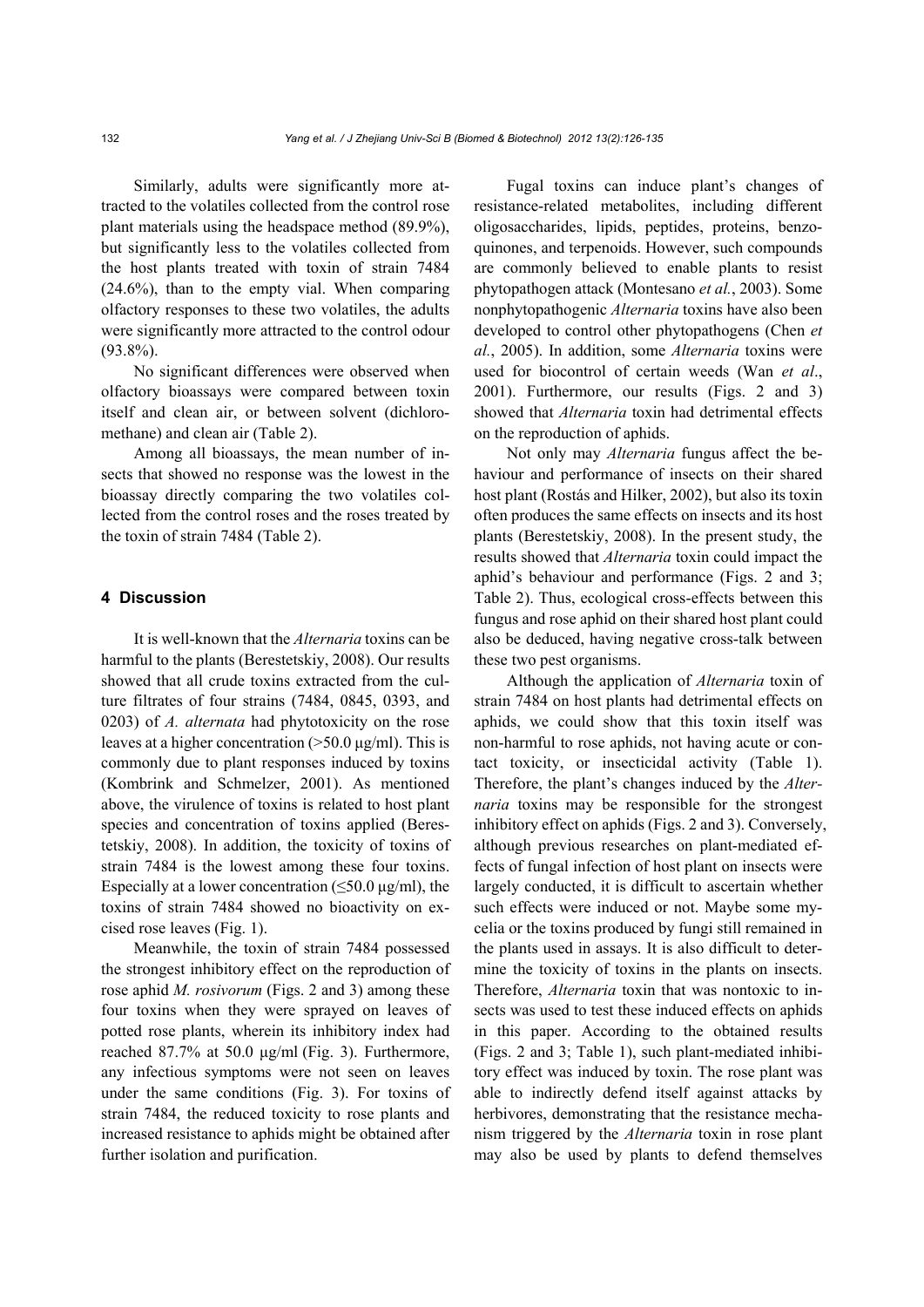against insects, which may be helpful in understanding the interactions between insect and fungus in the tripartite system consisting of fungus, plant, and insect. In such a tripartite system, toxins or its producers may have beneficial or detrimental effects, or no effects, on insects for different species of pathogens and insects. Such effects may be direct, plant-mediated or both. Further, the plant-mediated effects on insects may result from: (1) toxins themselves produced by fungi; (2) some plant's chemicals induced by toxins. In the present study, the *Alternaria* toxin produced a detrimental influence on aphids by inducing the resistance-related changes of the rose plants.

In the meantime, the results from olfactory bioassays showed that the volatiles of the control and toxin-treated rose plants clearly affected the behaviour of the rose aphid *M. rosivorum* (Table 2). The adult aphids were significantly more attracted by volatiles emitted from the control potted rose plants, and significantly repelled by those from the toxin-treated plants, when comparisons were undertaken between these two rose leaves or clear air (*P*≤0.014). Likewise, similar results were obtained from the bioassays using volatiles collected from these two rose plant materials with the headspace method (*P*≤0.005), while no differences between clear air, toxin itself, and solvent had been shown in olfactory bioassays (*P*≥0.400). The adults similarly responded to the toxin, solvent, and clear air. However, they responded significantly differently to both volatiles. Therefore, based on these results (Figs. 2 and 3; Tables 1 and 2), the volatiles played an important role in selecting host plants. As abovementioned, fungi may induce the changes of plant volatiles so that insects are affected (Hammack, 2003). For instance, healthy *Melaleuca quinquenervia* leaves attracted more female *Oxyops vitiosa* weevils in olfactory bioassays when compared to the leaves infected with rust *Puccinia psidii* (Rayamajhi *et al*., 2006).

Insects can recognize their optimal host plants from an array of the fungus-infected plants according to the cues of volatiles and leave the infected host plants to search other plants as a result of some fungus-induced changes of plant volatiles (Rostás *et al*., 2003). So the plants may avoid being attacked by insects. In a no-choice situation, insects may reject feeding on the fungus-infected plants because of the changes of plant volatiles. So the development and reproduction of insects may be detrimentally affected by infection. In the present study, this was responsible for the lower increase of aphids on the toxin-treated rose plants when compared with that on the control plants (Figs. 2 and 3).

Moreover, the toxins used on the rose plants, instead of infection by fungi, may make plants to obtain the fungus-induced resistance to insects especially under controlled conditions, as shown in this study. We argue that the observed phenomenon represents SAR and/or ISR, because the toxin itself is not harmful to aphids (Table 1). So a proactive defense barrier (Zhang, 2003) in plants for controlling insect pests can be built to a certain extent, instead of desinsection after infestation. Such a biologically based strategy may be a new idea for insect control. However, this needs to remain a hypothesis without its toxicity test to animals and humans. Although a considerable number of toxins from pathogens are harmful to animals or humans, it is still possible to obtain some active and safe chemicals from pathogenproduced toxins. For example, some *Alternaria* toxins (or its analogues) not harmful to mammalian were reported by Abbas *et al*. (1995). Most microbial phytotoxins are biodegradable, water-soluble, and non-halogenated compounds. They are also more benign toxicologically and environmentally, compared to synthetic herbicides (Evidente *et al*., 2009). In most cases, these toxins were used as herbicides. However in this study, the results showed that the *Alternaria* toxin was non-harmful to rose plants and aphids, and possessed significant plant-mediated inhibitory effects on aphids in the same time. In addition, our results suggested that some active chemicals for controlling insects might be found from the plant's volatiles induced by toxin. Further studies are needed to elucidate the active chemicals in *Alternaria*  toxins or toxin-induced volatiles of plants and the physiological changes in rose plants when treated with *Alternaria* toxins.

## **Acknowledgements**

The authors would like to thank Prof. Yu-hui CHEN, College of Life Science, Southwest Forestry University, China, who helped in the isolation and identification of *Alternaria* fungi.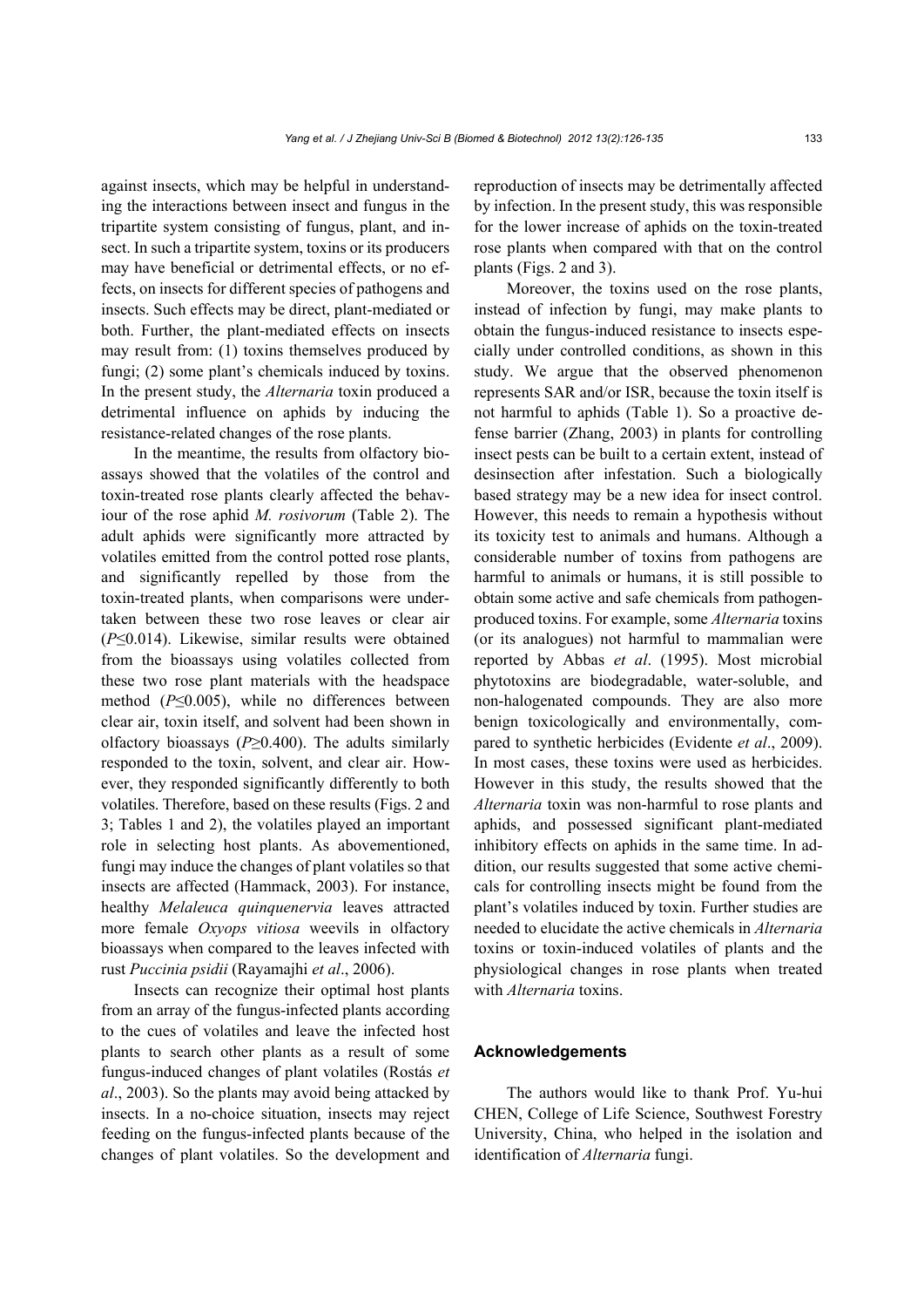#### **References**

- Abbas, H.K., Vesonder, R.F., Boyette, C.D., Peterson, S.W., 1993. Phytotoxicity of AAL-toxin and other compounds produced by *Alternaria alternata* to jimsonweed (*Datura stramonium*). *Can. J. Bot.*, **71**(1):155-160. [doi:10.1139/ b93-017]
- Abbas, H.K., Tanaka, T., Shier, W.T., 1995. Biological activities of synthetic analogues of *Alternaria alternata* toxin (AAL-toxin) and fumonisin in plant and mammalian cell cultures. *Phytochemistry*, **40**(6):1681-1689. [doi:10.1016/0031-9422(95)00470-R]
- Ballhorn, D.J., 2011. Constraints of simultaneous resistance to a fungal pathogen and an insect herbivore in lima bean (*Phaseolus lunatus* L.). *J. Chem. Ecol.*, **37**(2):141-144. [doi:10.1007/s10886-010-9905-0]
- Ballhorn, D.J., Pietrowski, A., Lieberei, R., 2010. Direct trade-off between cyanogenesis and resistance to a fungal pathogen in lima bean (*Phaseolus lunatus* L.). *J. Ecol.*, **98**(1):226-236. [doi:10.1111/j.1365-2745.2009.01591.x]
- Berestetskiy, A.O., 2008. A review of fungal phytotoxins: from basic studies to practical use. *Appl. Biochem. Microbiol.*, **44**(5):453-465. [doi:10.1134/S0003683808050013]
- Bobylev, M.M., Bobyleva, L.I., Strobel, G.A., 1996. Synthesis and bioactivity of analogs of maculosin, a host-specific phytotoxin produced by *Alternaria alternata* on spotted knapweed (*Centaurea maculosa*). *J. Agric. Food Chem.*, **44**(12):3960-3964. [doi:10.1021/jf960091c]
- Chelkowski, J., Visconti, A., 1992. *Alternaria*: Biology, Plant Diseases and Metabolites. Elsevier, Amsterdam, the Netherlands, p.449-541.
- Chen, S., Dai, X., Qiang, S., Tang, Y., 2005. Effect of a nonhost-selective toxin from *Alternaria alternata* on chloroplast-electron transfer activity in *Eupatorium adenophorum*. *Plant Pathol*., **54**(5):671-677. [doi:10. 1111/j.1365-3059.2005.01249.x]
- Cipollini, D., Enright, S., Traw, M.B., Bergelson, J., 2004. Salicylic acid inhibits jasmonic acid-induced resistance of *Arabidopsis thaliana* to *Spodoptera exigua. Mol. Ecol.*, **13**(6):1643-1653. [doi:10.1111/j.1365-294X.2004.02161.x]
- Egusa, M., Akamatsu, H., Tsuge, T., Otani, H., Kodama, M., 2008. Induced resistance in tomato plants to the toxin-dependent necrotrophic pathogen *Alternaria alternata*. *Physiol. Mol. Plant Pathol.*, **73**(4-5):67-77. [doi:10.1016/j.pmpp.2009.02.001]
- Evidente, A., Punzo, B., Andolfi, A., Berestetskiy, A., Motta, A., 2009. Alternethanoxins A and B, polycyclic ethanones produced by *Alternaria sonchi*, potential mycoherbicides for *Sonchus arvensis* biocontrol. *J. Agric. Food Chem.*, **57**(15):6656-6660. [doi:10.1021/jf9014944]
- Fraser, A.M., Mechaber, W.L., Hildebrand, J.G., 2003. Electroantennographic and behavioural responses of the sphinx moth *Manduca sexta* to host plant headspace volatiles. *J. Chem. Ecol.*, **29**(8):1813-1833. [doi:10.1023/ A:1024898127549]
- Hammack, L., 2003. Volatile semiochemical impact on trapping and distribution in maize of northern and western corn rootworm beetles (Coleoptera: Chrysomelidae).

*Agric. Forest Entomol.*, **5**(2):113-122. [doi:10.1046/j. 1461-9563.2003.00171.x]

- Hammerschmidt, R., 1999. Induced disease resistance: how do induced plants stop pathogens? *Physiol. Mol. Plant Pathol.*, **55**(2):77-85. [doi:10.1006/pmpp.1999.0215]
- Hatcher, P.E., Paul, N.D., Ayres, P.G., Whittaker, J.B., 1995. Interactions between *Rumex* spp., herbivore and a rust fungus: the effect of *Uromyces rumicis* infection on leaf nutritional quality. *Funct. Ecol.*, **9**(1):97-105. [doi:10. 2307/2390095]
- Heath, M.C., Skalamera, D., 1997. Cellular interactions between plants and biotrophic fungal parasites. *Adv. Bot. Res.*, **24**:195-225. [doi:10.1016/S0065-2296(08)60074-9]
- Heil, M., Bostock, R., 2002. Induced systemic resistance (ISR) against pathogens in the context of induced plant defences. *Ann. Bot.*, **89**(5):503-512. [doi:10.1093/aob/mcf076]
- Kaul, S., Wani, M., Dhar, K.L., Dhar, M.K., 2008. Production and GC-MS trace analysis of methyl eugenol from endophytic isolate of *Alternaria* from rose. *Ann. Microbiol.*, **58**(3):443-445. [doi:10.1007/BF03175541]
- Kazem, M.G.T., El-Shereif, S.A.E.H.N., 2010. Toxic effect of capsicum and garlic xylene extracts in toxicity of boiled linseed oil formulations against some piercing sucking cotton pests. *American-Eurasian J. Agric. Environ. Sci.*, **8**(4):390-396.
- Kombrink, E., Schmelzer, E., 2001. The hypersensitive response and its role in local and systemic disease resistance. *Eur. J. Plant Pathol.*, **107**(1):69-78. [doi:10.1023/A: 1008736629717]
- Montesano, M., Brader, G., Palva, E.T., 2003. Pathogen derived elicitors: searching for receptors in plants. *Mol. Plant Pathol.*, **4**(1):73-79. [doi:10.1046/j.1364-3703.2003. 00150.x]
- Park, S.H., Stierle, A., Strobel, G.A., 1993. Metabolism of maculosin, a host-specific phytotoxin produced by *Alternaria alternata* on spotted knapweed (*Centaurea maculosa*). *Phytochemistry*, **35**(1):101-106. [doi:10.1016/ S0031-9422(00)90516-8]
- Qiang, S., Wang, L., Wei, R., Zhou, B., Chen, S., Zhu, Y., Dong, Y., An, C., 2010. Bioassay of the herbicidal activity of AAC-toxin produced by *Alternaria alternata* isolated from *Ageratina adenophora*. *Weed Technol*., **24**(2): 197-201. [doi:10.1614/WT-D-09-00016.1]
- Rayamajhi, M.B., Van, T.K., Pratt, P.D., Center, T.D., 2006. Interactive association between *Puccinia psidii* and *Oxyops vitiosa*, two introduced natural enemies of *Melaleuca quinquenervia* in Florida. *Biol. Control*, **37**(1): 56-67. [doi:10.1016/j.biocontrol.2005.10.013]
- Rostás, M., Hilker, M., 2002. Asymmetric plant-mediated cross-effects between a herbivorous insect and a phytopathogenic fungus. *Agric. Forest Entomol.*, **4**(3):223-231. [doi:10.1046/j.1461-9563.2002.00147.x]
- Rostás, M., Simon, M., Hilker, M., 2003. Ecological cross-effects of induced plant responses towards herbivores and phytopathogenic fungi. *Basic Appl. Ecol.*, **4**(1):43-62. [doi:10.1078/1439-1791-00132]